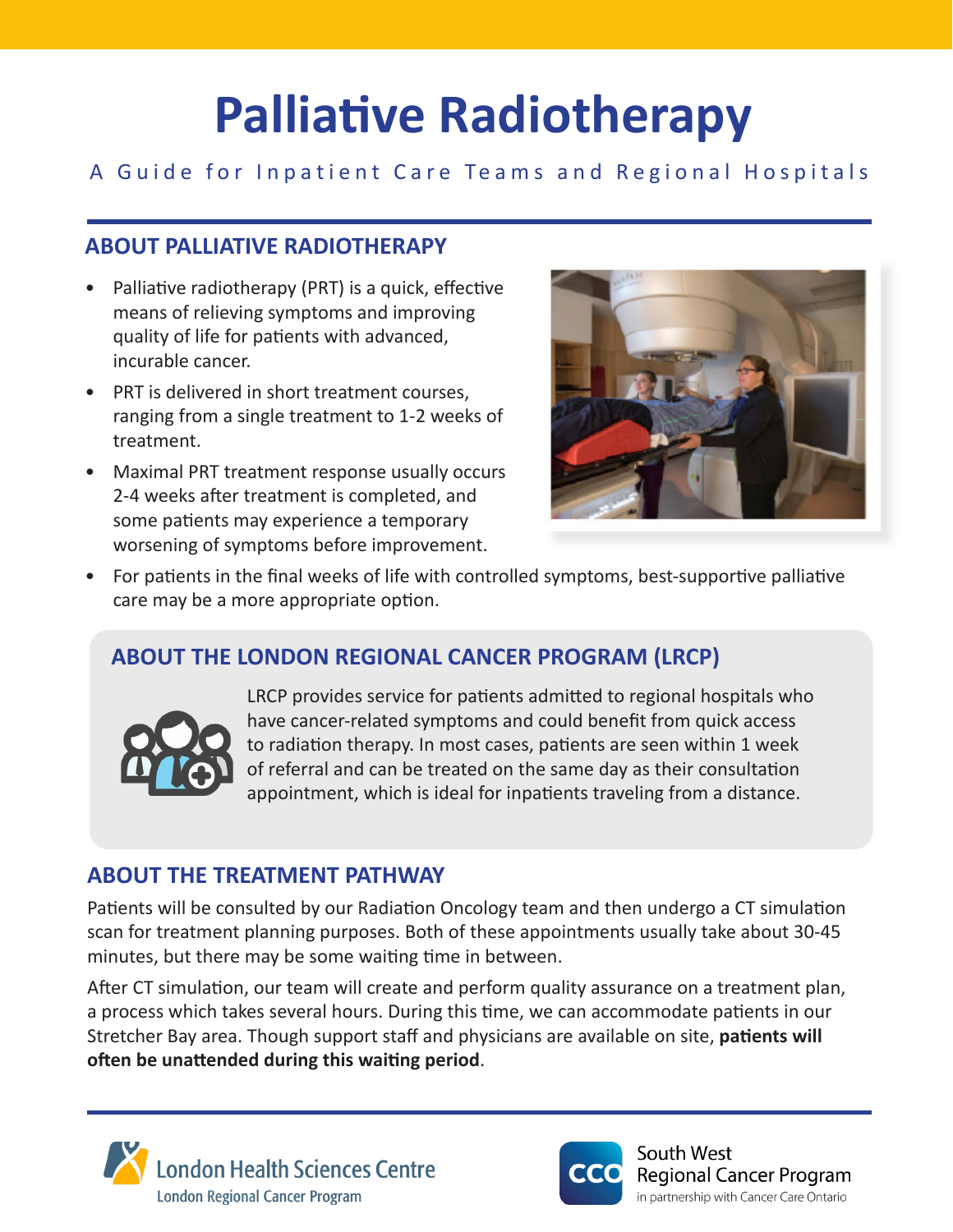## **ABOUT THE TREATMENT PATHWAY (cont'd)**

Once the plan is ready, treatment will be delivered. This usually takes about 20-30 minutes.

If the patient will receive more than one treatment, they will be provided with a schedule for their remaining appointments. **The home hospital is responsible for booking all transportation for subsequent treatments**.

#### **IMPORTANT INFORMATION**

**If it is unsafe for your patient to remain unattended, or if they have complex care needs or require assistance with medications, toileting, eating, etc., they MUST be accompanied by a member of your Care Team.**

Patients (and any accompanying member of their Care Team) should **expect to spend at least 5-6 hours** at LRCP for the first PRT appointment.

On rare occasions, transfer to LHSC as an inpatient for duration of treatment may be appropriate. In these cases, transfer **must** be arranged in advance by the home hospital MRP and the treating Radiation Oncologist as bed availability is extremely limited.

## **HOW TO PREPARE YOUR PATIENT**

All inpatients should be sent with an information package which includes:

- A flag for any precautions, i.e. contact, droplet, etc.
- A complete medication reconciliation list.
- A copy of any resuscitation status order, if applicable.
- Relevant care notes/results of recent investigations.
- Transport instructions or arrangements, including booking confirmation numbers.
- Contact information for the home hospital MRP/Care Team.

Ensure the patient has **everything** that they will need throughout the day. This includes:

- Any and all medications they will require. **If a patient is in pain, it is imperative that they bring their analgesia in a format they can self-administer, or which can be administered by the accompanying member of your Care Team.** For patients with pain pumps, home hospitals should ensure adequate supply for a **minimum of 12 hours.**
- Any required assistive devices and/or ostomy/incontinence supplies, etc.
- A meal, snacks and/or nutritional supplements.
- Cell phone and charger (if they wish to remain in contact with family/friends)

Ensure that patients who are in pain receive the necessary analgesia to make their transport more tolerable.